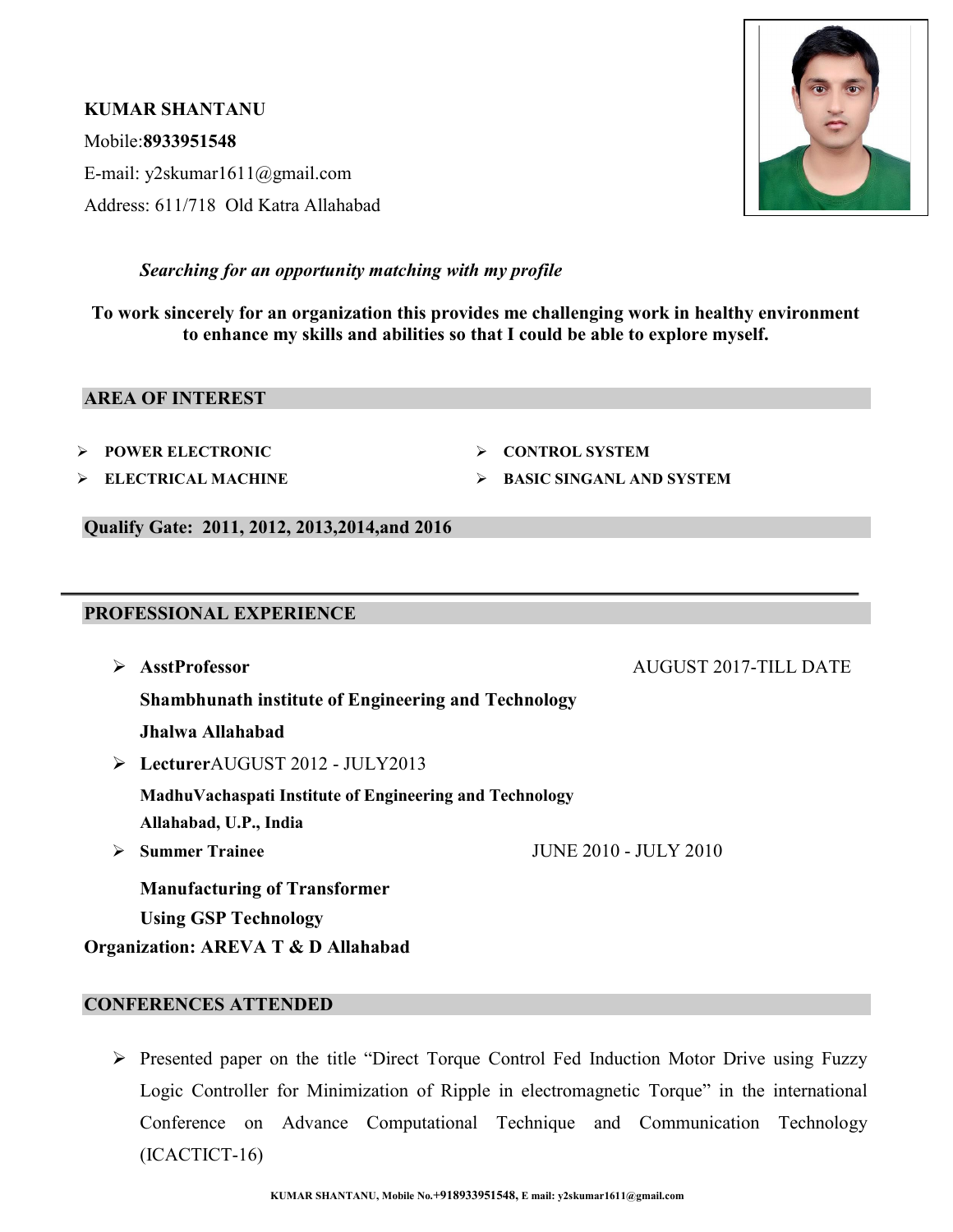#### PAPER PUBLISHED

- "Niraj Kumar Shukla, Kumar Shantanu, Kuldeep Kr. Singh, Rajeev Srivastava, "Energy Saving of Induction Motor Drive Using Artificial Intelligence Based Controllers", International Journal of Control and Automation (IJCA), Volume 13, No.2 (2020), Pages: 652-664, ISSN: 2005- 4297"
- $\triangleright$  "Performance analysis of separately excited dc motor using PI and Fuzzy logic controller" in International journal of Advance Research in Electrical, Electronic and Instrumentation Engineering (IJAREEIE) vol.6, issue 5, may 2017 ISSN-2278-8875.
- $\triangleright$  "Comparison analysis of DTC fed induction motor drive with or without using fuzzy logic controller" in International journal of Engineering and Research Technology (IJERT) ISSN 2278-0181 vol. 6 issue 05 may 2017.

### RESEARCH PROJECT

- Performance Analysis of Direct Torque Control Fed Induction Motor Drive using Fuzzy Logic Controller for Torque Ripple Minimization.
- Completed a research project entitled 'INVERTER' at BBS College of Engg. & Tech. and its report submitted to BBS College of Engg. & Tech., Allahabad, U.P, India.

### FACULTY DEVELOPMENT PROGRAMME

- 8 Days FDP on "Universal Human Value and Professional Ethics" in UCER Allahabad
- $\triangleright$  5 Days FDP on "VLSI designing and signal processing" in SIET Allahabad
- 8 Days FDP on "Universal Human Value and Professional Ethics" in SIET Allahabad
- 5 Days FDP on "Smart Energy Delivery System" in SIET Allahabad

#### SEMINAR

- "Transmissionand Distributionof Power"at BBS College of Engg. &Tech.Allahabad, U.P, India.
- "Direct Torque Controlof InductionMotor: A Technical Review" at KNIT Sultanpur.

# **ACTIVITY**

 $\triangleright$  Work as Volunteer in The 2<sup>nd</sup> National Power and Energy System Conference held in KNIT Sultanpur from April 10-11 2015.